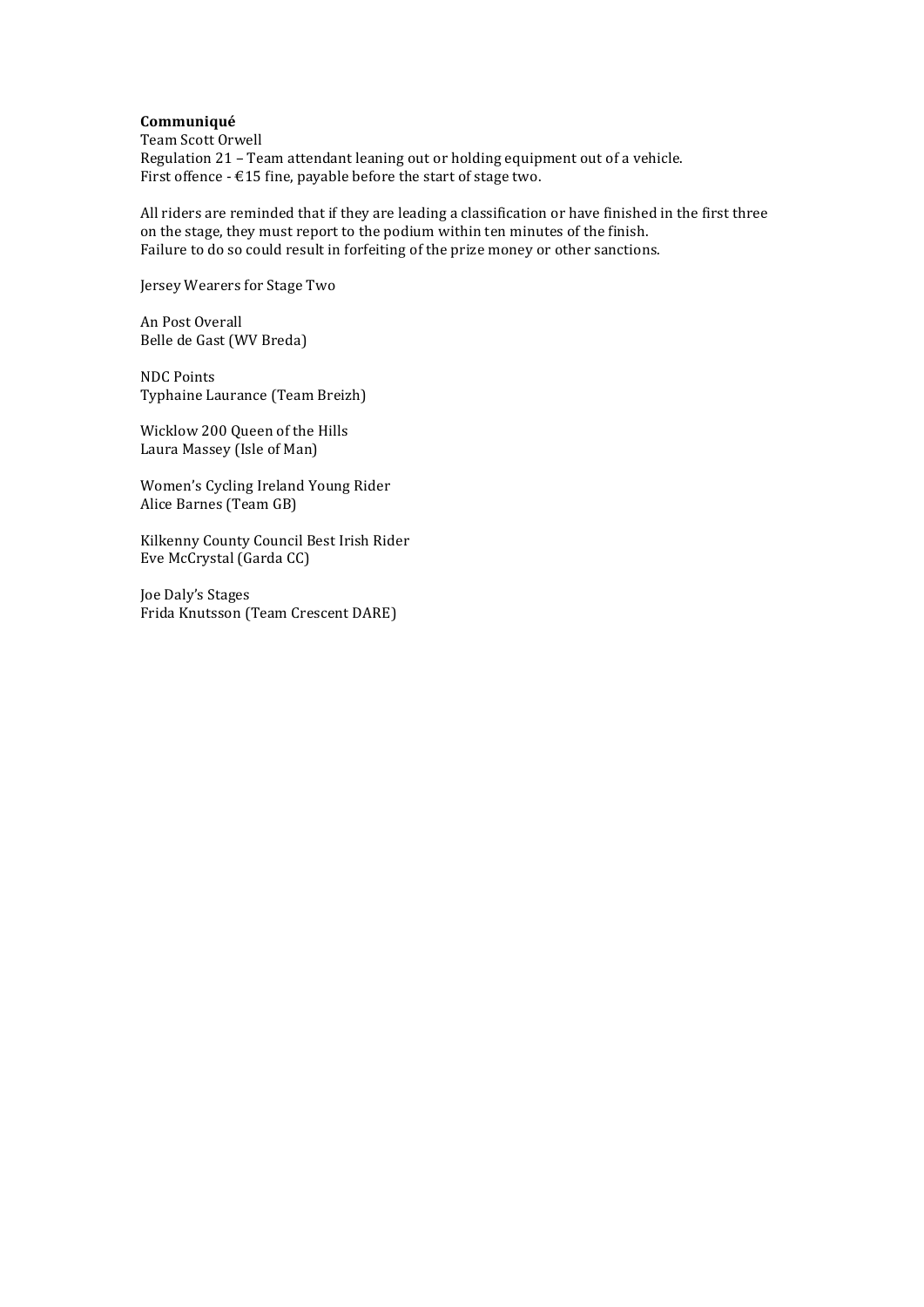### **Stage 1 - Kilkenny : STAGE RESULT**

Date: **2017/09/06** Distance: **70.1km**

Winners time: **01:43:07.000** Winners speed: **40.8 KM/h**

| Pos            | No           | Name                     | Team                            | Time         | Gap        | <b>Bonus</b> |
|----------------|--------------|--------------------------|---------------------------------|--------------|------------|--------------|
| 1              | 40           | Belle DE GAST            | WV Breda Cycling Team           | 01:43:07.000 |            |              |
| $\overline{c}$ | 8            | Alice BARNES             | <b>Great Britain</b>            | 01:43:09.000 | 00:00:02.0 |              |
| 3              | 33           | <b>Typhaine LAURANCE</b> | <b>Team Breizh Ladies</b>       | 01:43:09.000 | <b>ST</b>  |              |
| 4              | 27           | Frida KNUTSSON           | Team Crescent D.A.R.E           | 01:43:09.000 | <b>ST</b>  |              |
| 5              | 84           | Wilma OLAUSSON           | Backstedt/Hotchillee            | 01:43:09.000 | <b>ST</b>  |              |
| 6              | 32           | <b>Helene GERARD</b>     | <b>Team Breizh Ladies</b>       | 01:43:09.000 | <b>ST</b>  |              |
| 7              | 28           | Carla LUNDMARK           | Team Crescent D.A.R.E           | 01:43:09.000 | <b>ST</b>  |              |
| 8              | $\mathbf{1}$ | Lydia BOYLAN             | Team WNT Pro Cycling            | 01:43:09.000 | <b>ST</b>  |              |
| 9              | 66           | Desiree EHRLER           | Maaslandster Veris CCN          | 01:43:09.000 | ST         |              |
| 10             | 6            | Elinor BARKER            | <b>Great Britain</b>            | 01:43:09.000 | <b>ST</b>  |              |
| 11             | 29           | Alexandra NESSMAR        | Team Crescent D.A.R.E           | 01:43:09.000 | <b>ST</b>  |              |
| 12             | 116          | Eve MCCRYSTAL            | Garda Cycling Club              | 01:43:09.000 | <b>ST</b>  |              |
| 13             | 109          | Hannah GRUBER            | NCC Group-Kuota-Torelli         | 01:43:12.000 | 00:00:05.0 |              |
| 14             | 67           | Femke GEERIS             | Maaslandster Veris CCN          | 01:43:12.000 | <b>ST</b>  |              |
| 15             | 95           | Anna KAY                 | EDCO Continental                | 01:43:12.000 | <b>ST</b>  |              |
| 16             | 50           | Kylie WATERREUS          | Team CCN                        | 01:43:12.000 | <b>ST</b>  |              |
| 17             | 5            | Elise MAES               | Team WNT Pro Cycling            | 01:43:12.000 | <b>ST</b>  |              |
| 18             | 108          | Alice SHARPE             | NCC Group-Kuota-Torelli         | 01:43:12.000 | <b>ST</b>  |              |
| 19             | 106          | Lauren CREAMER           | NCC Group-Kuota-Torelli         | 01:43:12.000 | <b>ST</b>  |              |
| 20             | 111          | Orla WALSH               | Scott Orwell CC                 | 01:43:12.000 | <b>ST</b>  |              |
| 21             | 93           | Ellen MCDERMOTT          | <b>EDCO Continental</b>         | 01:43:12.000 | <b>ST</b>  |              |
| 22             | 103          | Maddie GAMMONS           | Team RGB Building Supplies      | 01:43:12.000 | ST         |              |
| 23             | 98           | Anna DOCHERTY            | Jadan-Weldtite p/b Vive Le Velo | 01:43:12.000 | <b>ST</b>  |              |
| 24             | 26           | <b>Tilina LEVIN</b>      | Team Crescent D.A.R.E           | 01:43:12.000 | <b>ST</b>  |              |
| 25             | 3            | Natalie GRINCZER         | Team WNT Pro Cycling            | 01:43:12.000 | <b>ST</b>  |              |
| 26             | 30           | Emma AHLSTRAND           | Team Crescent D.A.R.E           | 01:43:12.000 | <b>ST</b>  |              |
| 27             | 68           | Kirsten PEETOOM          | Maaslandster Veris CCN          | 01:43:12.000 | <b>ST</b>  |              |
| 28             | 41           | Andrea TERJESEN          | Bryne ck Ladies                 | 01:43:12.000 | <b>ST</b>  |              |
| 29             | 13           | Elizabeth-Jane HARRIS    | Isle Of Man                     | 01:43:12.000 | <b>ST</b>  |              |
| 30             | 57           | Lucie LAHAYE             | DN17 Poitou-Charentes           | 01:43:12.000 | <b>ST</b>  |              |
| 31             | 10           | Mel LOWTHER              | <b>Great Britain</b>            | 01:43:12.000 | ST         |              |
| 32             | 12           | Laura MASSEY             | Isle Of Man                     | 01:43:12.000 | <b>ST</b>  |              |
| 33             | 39           | Juul HUBERT              | WV Breda Cycling Team           | 01:43:12.000 | <b>ST</b>  |              |
| 34             | 94           | Joanne THOM              | <b>EDCO Continental</b>         | 01:43:12.000 | ST         |              |
| 35             | 56           | Anais MORICHON           | DN17 Poitou-Charentes           | 01:43:12.000 | <b>ST</b>  |              |
| 36             | 38           | Angelique WAMMES-BOUMAN  | WV Breda Cycling Team           | 01:43:12.000 | ST         |              |
| 37             | 112          | Michelle GEOGHEGAN       | Scott Orwell CC                 | 01:43:12.000 | ST         |              |
| 38             | 73           | Aagtje DIJKMAN           | Regioteam Noord Holland         | 01:43:12.000 | <b>ST</b>  |              |
| 39             | 81           | Elynor BACKSTEDT         | Backstedt/Hotchillee            | 01:43:12.000 | <b>ST</b>  |              |
| 40             | 88           | Gina HEISS               | CC London                       | 01:43:12.000 | ST         |              |
| 41             | 46           | Amanda JAMIESON          | Team CCN                        | 01:43:12.000 | <b>ST</b>  |              |
| 42             | 42           | Tone HATTELAND LIMA      | Bryne ck Ladies                 | 01:43:12.000 | ST         |              |
| 43             | 21           | Claire MCILWAINE         | <b>Cycling Ulster</b>           | 01:43:12.000 | ST         |              |
| 44             | 85           | Elizabeth BENNETT        | Backstedt/Hotchillee            | 01:43:12.000 | <b>ST</b>  |              |
| 45             | 54           | Samah KHALED             | AlAsayl Cycling Team            | 01:43:12.000 | ST         |              |

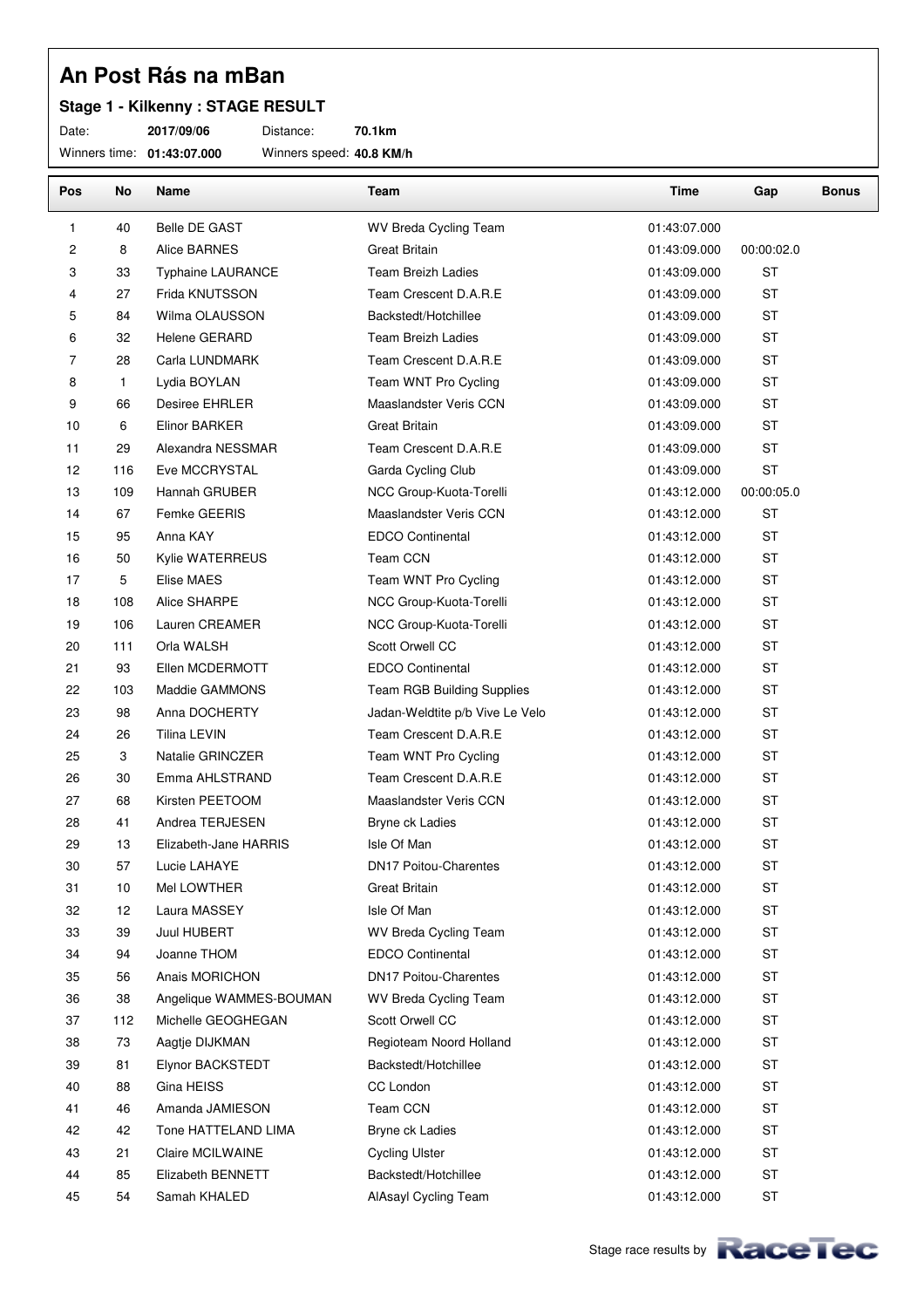### **Stage 1 - Kilkenny : STAGE RESULT**

Date: **2017/09/06** Distance: **70.1km**

Winners time: **01:43:07.000** Winners speed: **40.8 KM/h**

| Pos | No             | Name                        | Team                            | Time         | Gap        | <b>Bonus</b> |
|-----|----------------|-----------------------------|---------------------------------|--------------|------------|--------------|
| 46  | 24             | Katharine SMYTH             | <b>Cycling Ulster</b>           | 01:43:12.000 | <b>ST</b>  |              |
| 47  | 83             | Lorna BOWLER                | Backstedt/Hotchillee            | 01:43:12.000 | <b>ST</b>  |              |
| 48  | 48             | Sophie PULFORD              | Team CCN                        | 01:43:12.000 | <b>ST</b>  |              |
| 49  | 58             | Sophie ALMEIDA              | <b>DN17 Poitou-Charentes</b>    | 01:43:12.000 | ST         |              |
| 50  | 107            | Steph MOTTRAM               | NCC Group-Kuota-Torelli         | 01:43:12.000 | <b>ST</b>  |              |
| 51  | 115            | Ione JOHNSON                | Scott Orwell CC                 | 01:43:12.000 | <b>ST</b>  |              |
| 52  | 76             | Jenny POWELL                | GB Cycles.co.uk                 | 01:43:12.000 | <b>ST</b>  |              |
| 53  | 34             | Lucie JOUNIER               | <b>Team Breizh Ladies</b>       | 01:43:12.000 | <b>ST</b>  |              |
| 54  | 82             | <b>Isabel ELLIS</b>         | Backstedt/Hotchillee            | 01:43:12.000 | <b>ST</b>  |              |
| 55  | 79             | Emily MEAKIN                | GB Cycles.co.uk                 | 01:43:12.000 | <b>ST</b>  |              |
| 56  | 78             | Helen RALSTON               | GB Cycles.co.uk                 | 01:43:12.000 | <b>ST</b>  |              |
| 57  | 59             | India GRANGIER              | <b>DN17 Poitou-Charentes</b>    | 01:43:12.000 | ST         |              |
| 58  | 91             | Lily GREENHALGH             | EDCO Continental                | 01:43:12.000 | <b>ST</b>  |              |
| 59  | $\overline{c}$ | Anna BADEGRUBER             | Team WNT Pro Cycling            | 01:43:12.000 | <b>ST</b>  |              |
| 60  | 9              | Rebecca RAYBOULD            | <b>Great Britain</b>            | 01:43:12.000 | <b>ST</b>  |              |
| 61  | 89             | Elizabeth HUGHES            | CC London                       | 01:43:12.000 | <b>ST</b>  |              |
| 62  | 49             | Ayla RUDGLEY                | Team CCN                        | 01:43:12.000 | <b>ST</b>  |              |
| 63  | 100            | Leah DIXEN                  | Jadan-Weldtite p/b Vive Le Velo | 01:43:12.000 | <b>ST</b>  |              |
| 64  | 11             | Anna CHRISTIAN              | Isle Of Man                     | 01:43:12.000 | <b>ST</b>  |              |
| 65  | 36             | Alicja VERHAGEN             | WV Breda Cycling Team           | 01:43:12.000 | <b>ST</b>  |              |
| 66  | 23             | Sharon TRIMBLE              | <b>Cycling Ulster</b>           | 01:43:12.000 | <b>ST</b>  |              |
| 67  | 4              | Josie KNIGHT                | Team WNT Pro Cycling            | 01:43:12.000 | <b>ST</b>  |              |
| 68  | 102            | Alice STANIFORD             | Team RGB Building Supplies      | 01:43:12.000 | ST         |              |
| 69  | 31             | Cecilia LE BRIS             | <b>Team Breizh Ladies</b>       | 01:43:12.000 | <b>ST</b>  |              |
| 70  | 105            | Margriet KLOPPENBURG        | Team RGB Building Supplies      | 01:43:12.000 | <b>ST</b>  |              |
| 71  | 35             | Noúmie ABGRALL              | <b>Team Breizh Ladies</b>       | 01:43:12.000 | ST         |              |
| 72  | 70             | Eva VAN DER BORN            | Maaslandster Veris CCN          | 01:43:12.000 | <b>ST</b>  |              |
| 73  | 80             | Louise HART                 | GB Cycles.co.uk                 | 01:43:12.000 | <b>ST</b>  |              |
| 74  | 90             | Molly PATCH                 | CC London                       | 01:43:27.000 | 00:00:19.0 |              |
| 75  | 99             | Jenny HOLL                  | Jadan-Weldtite p/b Vive Le Velo | 01:43:54.000 | 00:00:46.0 |              |
| 76  | 22             | Eileen BURNS                | <b>Cycling Ulster</b>           | 01:44:47.000 | 00:01:40.0 |              |
| 77  | 72             | Pernilla VAN ROZELAAR       | Regioteam Noord Holland         | 01:45:05.000 | 00:01:58.0 |              |
| 78  | 52             | Helle BACHOFEN              | AlAsayl Cycling Team            | 01:50:03.000 | 00:06:56.0 |              |
| 79  | 96             | Georgia BULLARD             | Jadan-Weldtite p/b Vive Le Velo | 01:50:03.000 | ST         |              |
| 80  | 97             | Louise SCUPHAM              | Jadan-Weldtite p/b Vive Le Velo | 01:50:03.000 | <b>ST</b>  |              |
| 81  | 124            | Gwenno HUGHES               | <b>TC Racing</b>                | 01:50:03.000 | ST         |              |
| 82  | 51             | Roisin THOMAS               | AlAsayl Cycling Team            | 01:50:03.000 | <b>ST</b>  |              |
| 83  | 15             | Tara FERGUSON               | Isle Of Man                     | 01:50:03.000 | <b>ST</b>  |              |
| 84  | 119            | Kate EARLIE                 | Garda Cycling Club              | 01:50:03.000 | <b>ST</b>  |              |
| 85  | 118            | <b>Hilary HUGHES</b>        | Garda Cycling Club              | 01:50:03.000 | <b>ST</b>  |              |
| 86  | 71             | Emma BOOGAARD               | Regioteam Noord Holland         | 01:50:10.000 | 00:07:02.0 |              |
| 87  | 45             | Karoline R°STE OMDAHL       | Bryne ck Ladies                 | 01:54:57.000 | 00:11:50.0 |              |
| 88  | 104            | Tasha REDDY                 | Team RGB Building Supplies      | 01:54:57.000 | <b>ST</b>  |              |
| 89  | 92             | Madeleine Grace Marie SCOTT | <b>EDCO Continental</b>         | 01:54:57.000 | <b>ST</b>  |              |
| 90  | 113            | Monica FREIBAND             | Scott Orwell CC                 | 01:54:57.000 | ST         |              |
|     |                |                             |                                 |              |            |              |



٦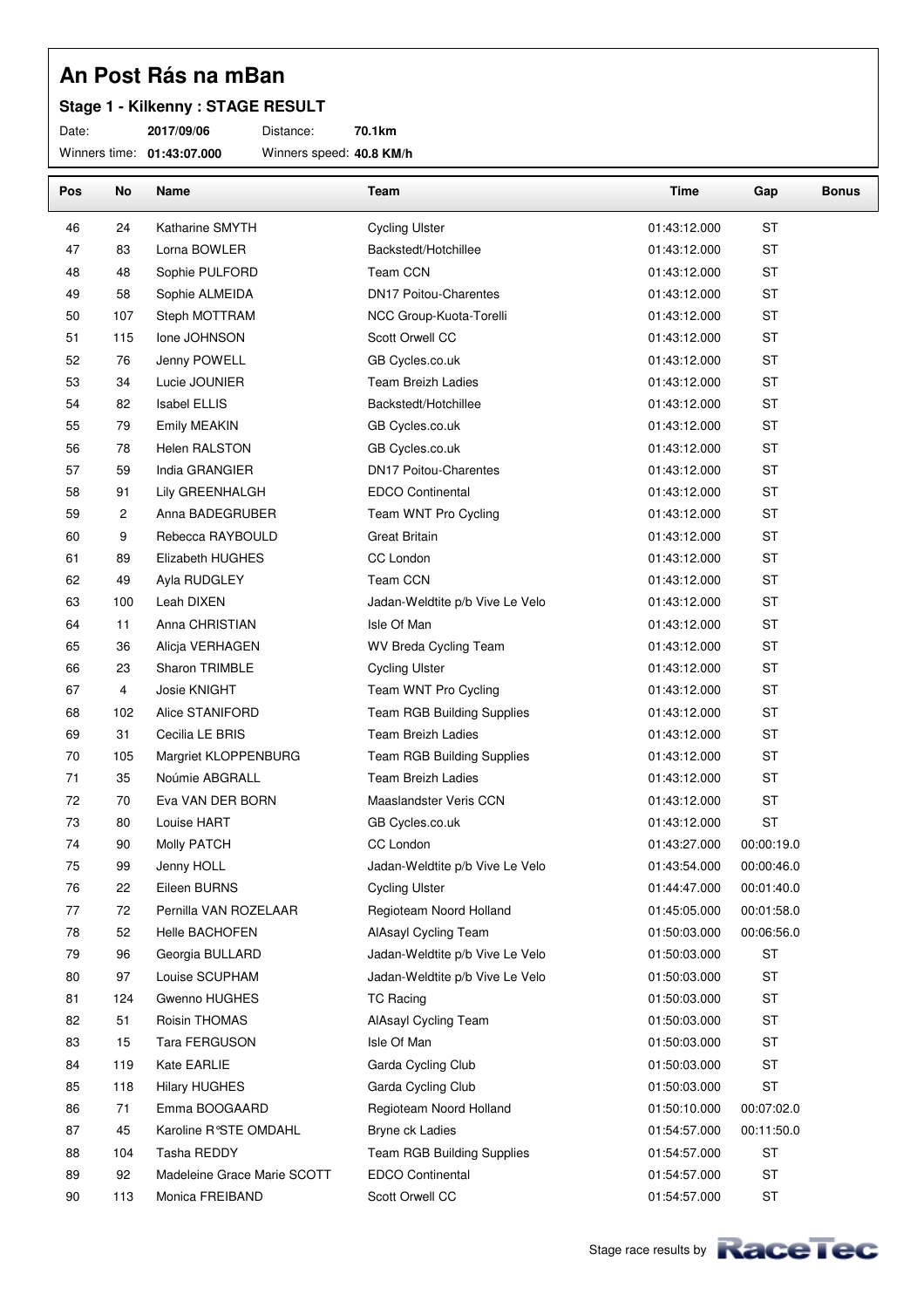### **Stage 1 - Kilkenny : STAGE RESULT**

Date: **2017/09/06** Distance: **70.1km**

Winners time: **01:43:07.000** Winners speed: **40.8 KM/h**

| Pos | <b>No</b> | Name                | Team                              | <b>Time</b>  | Gap        | <b>Bonus</b> |
|-----|-----------|---------------------|-----------------------------------|--------------|------------|--------------|
| 91  | 62        | Sofie MANGERTSEDER  | Maloja Pushbikers Fem             | 01:54:57.000 | <b>ST</b>  |              |
| 92  | 43        | Lillian L°INING     | Bryne ck Ladies                   | 01:54:57.000 | <b>ST</b>  |              |
| 93  | 17        | Beata GOLCZAK       | <b>Cycling Leinster</b>           | 01:54:57.000 | <b>ST</b>  |              |
| 94  | 121       | Niamh STEPHENS      | <b>TC Racing</b>                  | 01:54:57.000 | <b>ST</b>  |              |
| 95  | 47        | Jessica LANE        | <b>Team CCN</b>                   | 01:54:57.000 | <b>ST</b>  |              |
| 96  | 19        | Jennifer BATES      | <b>Cycling Leinster</b>           | 01:54:57.000 | <b>ST</b>  |              |
| 97  | 25        | Lisa LAMONT         | <b>Cycling Ulster</b>             | 01:55:02.000 | 00:11:55.0 |              |
| 99  | 122       | Orla DESMOND        | <b>TC Racing</b>                  | 01:55:02.000 | <b>ST</b>  |              |
| 98  | 65        | Rosa GENTH          | Maloja Pushbikers Fem             | 01:55:02.000 | <b>ST</b>  |              |
| 100 | 18        | Nicole GORRY        | <b>Cycling Leinster</b>           | 01:55:02.000 | <b>ST</b>  |              |
| 101 | 87        | Francesca CUTTS     | CC London                         | 01:55:59.000 | 00:12:51.0 |              |
| 102 | 117       | Mia GRIFFIN         | Garda Cycling Club                | 01:56:35.000 | 00:13:27.0 |              |
| 103 | 37        | Roos ANNEVELDT      | <b>WV Breda Cycling Team</b>      | 01:56:35.000 | <b>ST</b>  |              |
| 104 | 14        | Kathryn PRIEST      | Isle Of Man                       | 01:56:35.000 | <b>ST</b>  |              |
| 105 | 120       | Sarah PINER         | Garda Cycling Club                | 01:56:38.000 | 00:13:31.0 |              |
| 106 | 20        | Imogen COTTER       | <b>Cycling Leinster</b>           | 01:56:38.000 | <b>ST</b>  |              |
| 107 | 16        | Sinead MOLLOY       | <b>Cycling Leinster</b>           | 01:56:49.000 | 00:13:42.0 |              |
| 108 | 101       | Jenny BOLSOM        | <b>Team RGB Building Supplies</b> | 02:02:50.000 | 00:19:43.0 |              |
| 109 | 55        | Safia AL SAYEGH     | AlAsayl Cycling Team              | 02:02:50.000 | <b>ST</b>  |              |
| 110 | 69        | Christel VAN LOO    | Maaslandster Veris CCN            | 02:02:50.000 | <b>ST</b>  |              |
| 111 | 44        | Veronica GJERDE     | Bryne ck Ladies                   | 02:02:50.000 | <b>ST</b>  |              |
| 112 | 60        | Holly WAYMARK       | <b>DN17 Poitou-Charentes</b>      | 02:02:50.000 | <b>ST</b>  |              |
| 113 | 77        | Gabrielle DUCKWORTH | GB Cycles.co.uk                   | 02:02:55.000 | 00:19:47.0 |              |
| 114 | 64        | Maria JATKOVICS     | Maloja Pushbikers Fem             | 02:02:55.000 | <b>ST</b>  |              |
| 115 | 63        | <b>Bettina EDER</b> | Maloja Pushbikers Fem             | 02:03:05.000 | 00:19:58.0 |              |
| 116 | 86        | Vivienne TOMLIN     | CC London                         | 02:04:47.000 | 00:21:40.0 |              |
| 117 | 61        | Sabina OSSYRA       | Maloja Pushbikers Fem             | 02:05:01.000 | 00:21:53.0 |              |

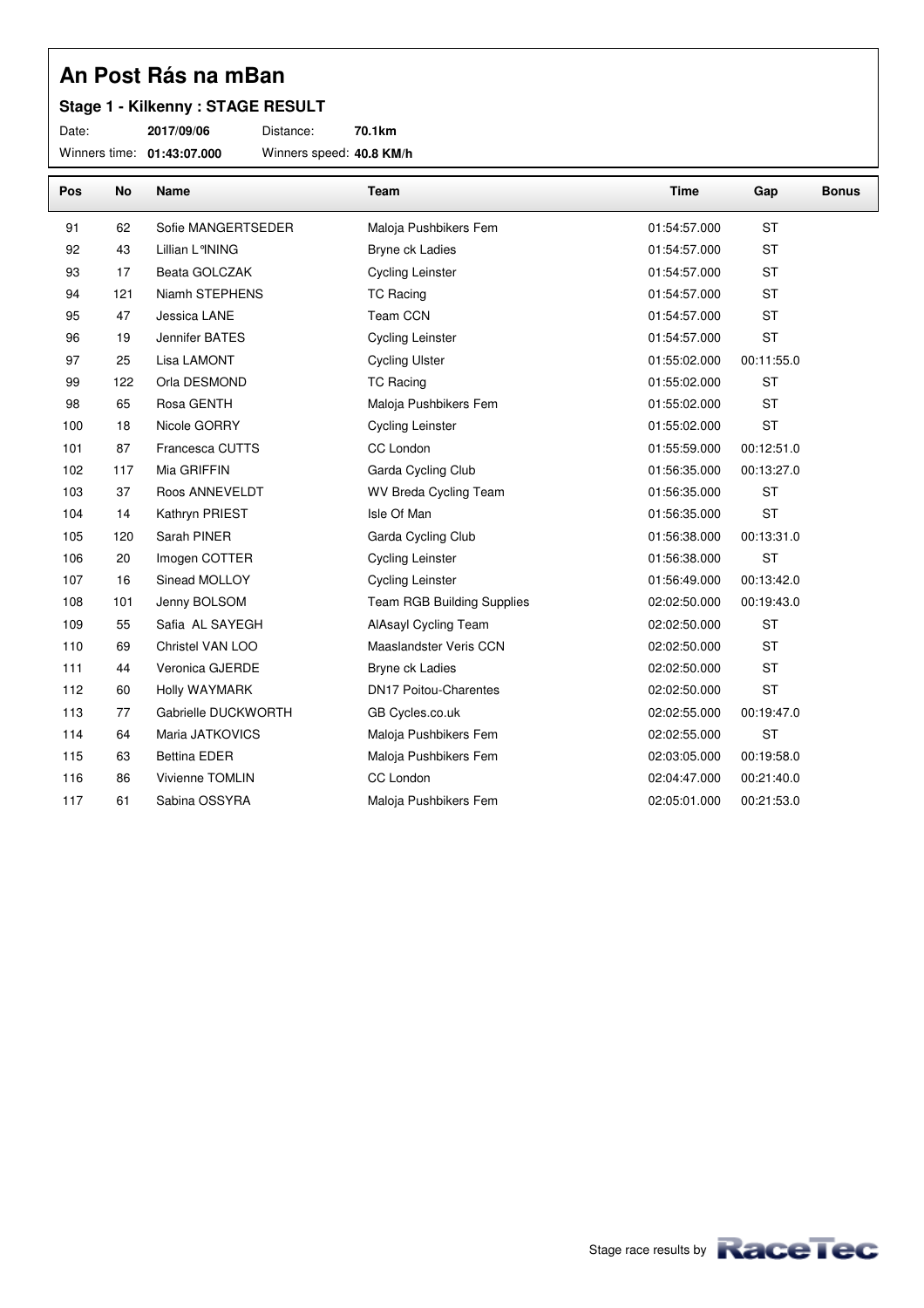**General Classification**

Date: **2017/09/06** After: **Stage 1 - Kilkenny**

| Pos            | No           | Name                                        | Team                              | Category | Time         | Gap          |
|----------------|--------------|---------------------------------------------|-----------------------------------|----------|--------------|--------------|
| 1              | 40           | <b>Belle DE GAST</b>                        | WV Breda Cycling Team             | All Ages | 01:43:07.000 |              |
| 2              | 8            | Alice BARNES                                | Great Britain                     | All Ages | 01:43:09.000 | 00:00:02.000 |
| 3              | 33           | <b>Typhaine LAURANCE</b>                    | <b>Team Breizh Ladies</b>         | All Ages | 01:43:09.000 | 00:00:02.000 |
| 4              | 27           | Frida KNUTSSON                              | Team Crescent D.A.R.E             | All Ages | 01:43:09.000 | 00:00:02.000 |
| 5              | 84           | Wilma OLAUSSON                              | Backstedt/Hotchillee              | All Ages | 01:43:09.000 | 00:00:02.000 |
| 6              | 32           | Helene GERARD                               | <b>Team Breizh Ladies</b>         | All Ages | 01:43:09.000 | 00:00:02.000 |
| $\overline{7}$ | 28           | Carla LUNDMARK                              | Team Crescent D.A.R.E             | All Ages | 01:43:09.000 | 00:00:02.000 |
| 8              | $\mathbf{1}$ | Lydia BOYLAN                                | Team WNT Pro Cycling              | All Ages | 01:43:09.000 | 00:00:02.000 |
| 9              | 66           | Desiree EHRLER                              | Maaslandster Veris CCN            | All Ages | 01:43:09.000 | 00:00:02.000 |
| 10             | 6            | <b>Elinor BARKER</b>                        | <b>Great Britain</b>              | All Ages | 01:43:09.000 | 00:00:02.000 |
| 11             | 29           | Alexandra NESSMAR                           | Team Crescent D.A.R.E             | All Ages | 01:43:09.000 | 00:00:02.000 |
| 12             | 116          | Eve MCCRYSTAL                               | Garda Cycling Club                | All Ages | 01:43:09.000 | 00:00:02.000 |
| 13             | 109          | Hannah GRUBER                               | NCC Group-Kuota-Torelli           | All Ages | 01:43:12.000 | 00:00:05.000 |
| 14             | 67           | Femke GEERIS                                | Maaslandster Veris CCN            | All Ages | 01:43:12.000 | 00:00:05.000 |
| 15             | 95           | Anna KAY                                    | <b>EDCO Continental</b>           | All Ages | 01:43:12.000 | 00:00:05.000 |
| 16             | 50           | Kylie WATERREUS                             | <b>Team CCN</b>                   | All Ages | 01:43:12.000 | 00:00:05.000 |
| 17             | 5            | <b>Elise MAES</b>                           | Team WNT Pro Cycling              | All Ages | 01:43:12.000 | 00:00:05.000 |
| 18             | 108          | Alice SHARPE                                | NCC Group-Kuota-Torelli           | All Ages | 01:43:12.000 | 00:00:05.000 |
| 19             | 106          | Lauren CREAMER                              | NCC Group-Kuota-Torelli           | All Ages | 01:43:12.000 | 00:00:05.000 |
| 20             | 111          | Orla WALSH                                  | Scott Orwell CC                   | All Ages | 01:43:12.000 | 00:00:05.000 |
| 21             | 93           | Ellen MCDERMOTT                             | <b>EDCO Continental</b>           | All Ages | 01:43:12.000 | 00:00:05.000 |
| 22             | 103          | Maddie GAMMONS                              | <b>Team RGB Building Supplies</b> | All Ages | 01:43:12.000 | 00:00:05.000 |
| 23             | 98           | Anna DOCHERTY                               | Jadan-Weldtite p/b Vive Le Velo   | All Ages | 01:43:12.000 | 00:00:05.000 |
| 24             | 26           | <b>Tilina LEVIN</b>                         | Team Crescent D.A.R.E             | All Ages | 01:43:12.000 | 00:00:05.000 |
| 25             | 3            | Natalie GRINCZER                            | Team WNT Pro Cycling              | All Ages | 01:43:12.000 | 00:00:05.000 |
| 26             | 30           | Emma AHLSTRAND                              | Team Crescent D.A.R.E             | All Ages | 01:43:12.000 | 00:00:05.000 |
| 27             | 68           | Kirsten PEETOOM                             | Maaslandster Veris CCN            | All Ages | 01:43:12.000 | 00:00:05.000 |
| 28             | 41           | Andrea TERJESEN                             | Bryne ck Ladies                   | All Ages | 01:43:12.000 | 00:00:05.000 |
| 29             | 13           | Elizabeth-Jane HARRIS                       | Isle Of Man                       | All Ages | 01:43:12.000 | 00:00:05.000 |
| 30             | 57           | Lucie LAHAYE                                | <b>DN17 Poitou-Charentes</b>      | All Ages | 01:43:12.000 | 00:00:05.000 |
| 31             | 10           | Mel LOWTHER                                 | Great Britain                     | All Ages | 01:43:12.000 | 00:00:05.000 |
| 32             | 12           | Laura MASSEY                                | Isle Of Man                       | All Ages | 01:43:12.000 | 00:00:05.000 |
| 33             | 39           | Juul HUBERT                                 | WV Breda Cycling Team             | All Ages | 01:43:12.000 | 00:00:05.000 |
| 34             | 94           | Joanne THOM                                 | <b>EDCO Continental</b>           | All Ages | 01:43:12.000 | 00:00:05.000 |
| 35             | 56           | Anais MORICHON                              | <b>DN17 Poitou-Charentes</b>      | All Ages | 01:43:12.000 | 00:00:05.000 |
| 36             | 38           | Angelique WAMMES-BOUMAMV Breda Cycling Team |                                   | All Ages | 01:43:12.000 | 00:00:05.000 |
| 37             | 112          | Michelle GEOGHEGAN                          | Scott Orwell CC                   | All Ages | 01:43:12.000 | 00:00:05.000 |
| 38             | 73           | Aagtje DIJKMAN                              | Regioteam Noord Holland           | All Ages | 01:43:12.000 | 00:00:05.000 |
| 39             | 81           | Elynor BACKSTEDT                            | Backstedt/Hotchillee              | All Ages | 01:43:12.000 | 00:00:05.000 |
| 40             | 88           | Gina HEISS                                  | CC London                         | All Ages | 01:43:12.000 | 00:00:05.000 |
| 41             | 46           | Amanda JAMIESON                             | Team CCN                          | All Ages | 01:43:12.000 | 00:00:05.000 |
| 42             | 42           | Tone HATTELAND LIMA                         | Bryne ck Ladies                   | All Ages | 01:43:12.000 | 00:00:05.000 |
| 43             | 21           | Claire MCILWAINE                            | <b>Cycling Ulster</b>             | All Ages | 01:43:12.000 | 00:00:05.000 |
| 44             | 85           | Elizabeth BENNETT                           | Backstedt/Hotchillee              | All Ages | 01:43:12.000 | 00:00:05.000 |
| 45             | 54           | Samah KHALED                                | AlAsayl Cycling Team              | All Ages | 01:43:12.000 | 00:00:05.000 |
| 46             | 24           | Katharine SMYTH                             | <b>Cycling Ulster</b>             | All Ages | 01:43:12.000 | 00:00:05.000 |
| 47             | 83           | Lorna BOWLER                                | Backstedt/Hotchillee              | All Ages | 01:43:12.000 | 00:00:05.000 |
| 48             | 48           | Sophie PULFORD                              | <b>Team CCN</b>                   | All Ages | 01:43:12.000 | 00:00:05.000 |
| 49             | 58           | Sophie ALMEIDA                              | <b>DN17 Poitou-Charentes</b>      | All Ages | 01:43:12.000 | 00:00:05.000 |
| 50             | 107          | Steph MOTTRAM                               | NCC Group-Kuota-Torelli           | All Ages | 01:43:12.000 | 00:00:05.000 |
| 51             | 115          | Ione JOHNSON                                | Scott Orwell CC                   | All Ages | 01:43:12.000 | 00:00:05.000 |
| 52             | 76           | Jenny POWELL                                | GB Cycles.co.uk                   | All Ages | 01:43:12.000 | 00:00:05.000 |
| 53             | 34           | Lucie JOUNIER                               | <b>Team Breizh Ladies</b>         | All Ages | 01:43:12.000 | 00:00:05.000 |
| 54             | 82           | <b>Isabel ELLIS</b>                         | Backstedt/Hotchillee              | All Ages | 01:43:12.000 | 00:00:05.000 |
| 55             | 79           | Emily MEAKIN                                | GB Cycles.co.uk                   | All Ages | 01:43:12.000 | 00:00:05.000 |
| 56             | 78           | <b>Helen RALSTON</b>                        | GB Cycles.co.uk                   | All Ages | 01:43:12.000 | 00:00:05.000 |
| 57             | 59           | India GRANGIER                              | <b>DN17 Poitou-Charentes</b>      | All Ages | 01:43:12.000 | 00:00:05.000 |
| 58             | 91           | Lily GREENHALGH                             | <b>EDCO Continental</b>           | All Ages | 01:43:12.000 | 00:00:05.000 |

Stage race results by **Race Tec**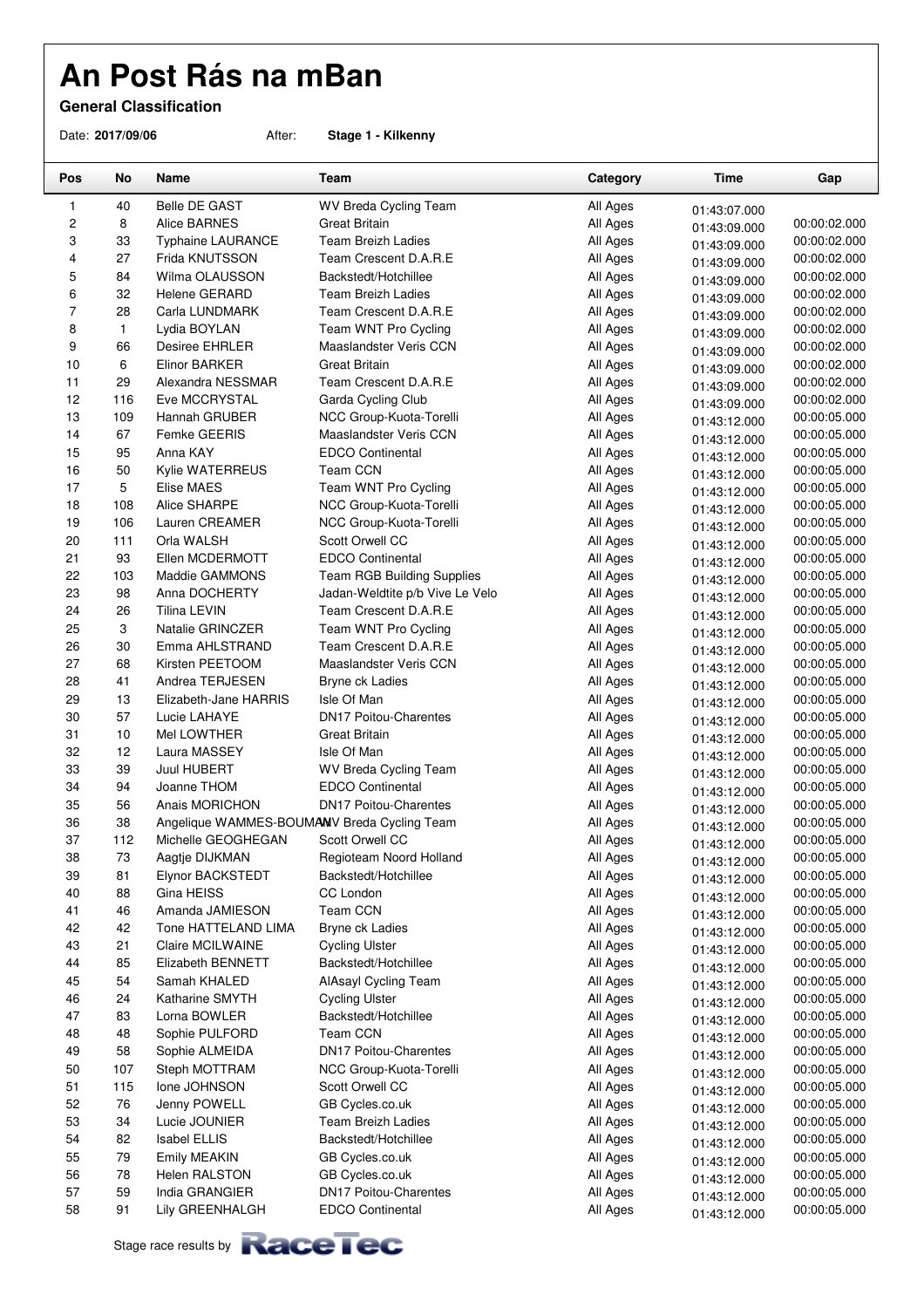| Pos      | No             | Name                                       | Team                                           | Category             | Time                         | Gap                          |
|----------|----------------|--------------------------------------------|------------------------------------------------|----------------------|------------------------------|------------------------------|
| 59       | $\overline{c}$ | Anna BADEGRUBER                            | Team WNT Pro Cycling                           | All Ages             | 01:43:12.000                 | 00:00:05.000                 |
| 60       | 9              | Rebecca RAYBOULD                           | Great Britain                                  | All Ages             | 01:43:12.000                 | 00:00:05.000                 |
| 61       | 89             | Elizabeth HUGHES                           | CC London                                      | All Ages             | 01:43:12.000                 | 00:00:05.000                 |
| 62       | 49             | Ayla RUDGLEY                               | <b>Team CCN</b>                                | All Ages             | 01:43:12.000                 | 00:00:05.000                 |
| 63       | 100            | Leah DIXEN                                 | Jadan-Weldtite p/b Vive Le Velo                | All Ages             | 01:43:12.000                 | 00:00:05.000                 |
| 64       | 11             | Anna CHRISTIAN                             | Isle Of Man                                    | All Ages             | 01:43:12.000                 | 00:00:05.000                 |
| 65       | 36             | Alicja VERHAGEN                            | WV Breda Cycling Team                          | All Ages             | 01:43:12.000                 | 00:00:05.000                 |
| 66       | 23             | <b>Sharon TRIMBLE</b>                      | <b>Cycling Ulster</b>                          | All Ages             | 01:43:12.000                 | 00:00:05.000                 |
| 67       | 4              | Josie KNIGHT                               | Team WNT Pro Cycling                           | All Ages             | 01:43:12.000                 | 00:00:05.000                 |
| 68       | 102            | Alice STANIFORD                            | Team RGB Building Supplies                     | All Ages             | 01:43:12.000                 | 00:00:05.000                 |
| 69       | 31             | Cecilia LE BRIS                            | <b>Team Breizh Ladies</b>                      | All Ages             | 01:43:12.000                 | 00:00:05.000                 |
| 70       | 105            | Margriet KLOPPENBURG                       | <b>Team RGB Building Supplies</b>              | All Ages             | 01:43:12.000                 | 00:00:05.000                 |
| 71       | 35             | Noúmie ABGRALL                             | <b>Team Breizh Ladies</b>                      | All Ages             | 01:43:12.000                 | 00:00:05.000                 |
| 72       | 70             | Eva VAN DER BORN                           | Maaslandster Veris CCN                         | All Ages             | 01:43:12.000                 | 00:00:05.000                 |
| 73       | 80             | Louise HART                                | GB Cycles.co.uk                                | All Ages             | 01:43:12.000                 | 00:00:05.000                 |
| 74       | 90             | Molly PATCH                                | CC London                                      | All Ages             | 01:43:27.000                 | 00:00:19.000                 |
| 75       | 99             | Jenny HOLL                                 | Jadan-Weldtite p/b Vive Le Velo                | All Ages             | 01:43:54.000                 | 00:00:46.000                 |
| 76       | 22             | Eileen BURNS                               | <b>Cycling Ulster</b>                          | All Ages             | 01:44:47.000                 | 00:01:40.000                 |
| 77       | 72             | Pernilla VAN ROZELAAR                      | Regioteam Noord Holland                        | All Ages             | 01:45:05.000                 | 00:01:58.000                 |
| 78       | 52             | <b>Helle BACHOFEN</b>                      | AlAsayl Cycling Team                           | All Ages             | 01:50:03.000                 | 00:06:56.000                 |
| 79       | 96             | Georgia BULLARD                            | Jadan-Weldtite p/b Vive Le Velo                | All Ages             | 01:50:03.000                 | 00:06:56.000                 |
| 80       | 97             | Louise SCUPHAM                             | Jadan-Weldtite p/b Vive Le Velo                | All Ages             | 01:50:03.000                 | 00:06:56.000                 |
| 81       | 124            | Gwenno HUGHES                              | <b>TC Racing</b>                               | All Ages             | 01:50:03.000                 | 00:06:56.000                 |
| 82       | 51             | Roisin THOMAS                              | AlAsayl Cycling Team                           | All Ages             | 01:50:03.000                 | 00:06:56.000                 |
| 83       | 15             | <b>Tara FERGUSON</b>                       | Isle Of Man                                    | All Ages             | 01:50:03.000                 | 00:06:56.000                 |
| 84       | 119            | Kate EARLIE                                | Garda Cycling Club                             | All Ages             | 01:50:03.000                 | 00:06:56.000                 |
| 85       | 118            | <b>Hilary HUGHES</b>                       | Garda Cycling Club                             | All Ages             | 01:50:03.000                 | 00:06:56.000                 |
| 86       | 71             | Emma BOOGAARD                              | Regioteam Noord Holland                        | All Ages             | 01:50:10.000                 | 00:07:02.000                 |
| 87       | 45             | Karoline R°STE OMDAHL                      | Bryne ck Ladies                                | All Ages             | 01:54:57.000                 | 00:11:50.000                 |
| 88       | 104            | Tasha REDDY                                | <b>Team RGB Building Supplies</b>              | All Ages             | 01:54:57.000                 | 00:11:50.000                 |
| 89       | 92             | Madeleine Grace Marie SCO EDCO Continental |                                                | All Ages             | 01:54:57.000                 | 00:11:50.000                 |
| 90       | 113            | Monica FREIBAND                            | Scott Orwell CC                                | All Ages             | 01:54:57.000                 | 00:11:50.000                 |
| 91       | 62             | Sofie MANGERTSEDER                         | Maloja Pushbikers Fem                          | All Ages             | 01:54:57.000                 | 00:11:50.000                 |
| 92       | 43             | Lillian L°INING                            | Bryne ck Ladies                                | All Ages             | 01:54:57.000                 | 00:11:50.000                 |
| 93       | 17             | Beata GOLCZAK                              | <b>Cycling Leinster</b>                        | All Ages             | 01:54:57.000                 | 00:11:50.000                 |
| 94<br>95 | 121<br>47      | Niamh STEPHENS<br>Jessica LANE             | <b>TC Racing</b><br>Team CCN                   | All Ages             | 01:54:57.000                 | 00:11:50.000<br>00:11:50.000 |
| 96       | 19             | <b>Jennifer BATES</b>                      | <b>Cycling Leinster</b>                        | All Ages<br>All Ages | 01:54:57.000                 | 00:11:50.000                 |
| 97       |                | Lisa LAMONT                                |                                                |                      | 01:54:57.000                 | 00:11:55.000                 |
| 98       | 25<br>65       | Rosa GENTH                                 | <b>Cycling Ulster</b><br>Maloja Pushbikers Fem | All Ages<br>All Ages | 01:55:02.000                 | 00:11:55.000                 |
| 99       | 122            | Orla DESMOND                               | <b>TC Racing</b>                               | All Ages             | 01:55:02.000                 | 00:11:55.000                 |
| 100      | 18             | Nicole GORRY                               | <b>Cycling Leinster</b>                        | All Ages             | 01:55:02.000                 | 00:11:55.000                 |
| 101      | 87             | Francesca CUTTS                            | CC London                                      | All Ages             | 01:55:02.000                 | 00:12:51.000                 |
| 102      | 117            | Mia GRIFFIN                                | Garda Cycling Club                             | All Ages             | 01:55:59.000                 | 00:13:27.000                 |
| 103      | 37             | Roos ANNEVELDT                             | WV Breda Cycling Team                          | All Ages             | 01:56:35.000                 | 00:13:27.000                 |
| 104      | 14             | Kathryn PRIEST                             | Isle Of Man                                    | All Ages             | 01:56:35.000<br>01:56:35.000 | 00:13:27.000                 |
| 105      | 120            | Sarah PINER                                | Garda Cycling Club                             | All Ages             | 01:56:38.000                 | 00:13:31.000                 |
| 106      | 20             | Imogen COTTER                              | <b>Cycling Leinster</b>                        | All Ages             | 01:56:38.000                 | 00:13:31.000                 |
| 107      | 16             | Sinead MOLLOY                              | <b>Cycling Leinster</b>                        | All Ages             | 01:56:49.000                 | 00:13:42.000                 |
| 108      | 101            | Jenny BOLSOM                               | <b>Team RGB Building Supplies</b>              | All Ages             | 02:02:50.000                 | 00:19:43.000                 |
| 109      | 55             | Safia AL SAYEGH                            | AlAsayl Cycling Team                           | All Ages             | 02:02:50.000                 | 00:19:43.000                 |
| 110      | 69             | Christel VAN LOO                           | Maaslandster Veris CCN                         | All Ages             | 02:02:50.000                 | 00:19:43.000                 |
| 111      | 44             | Veronica GJERDE                            | Bryne ck Ladies                                | All Ages             | 02:02:50.000                 | 00:19:43.000                 |
| 112      | 60             | Holly WAYMARK                              | <b>DN17 Poitou-Charentes</b>                   | All Ages             | 02:02:50.000                 | 00:19:43.000                 |
| 113      | 77             | Gabrielle DUCKWORTH                        | GB Cycles.co.uk                                | All Ages             | 02:02:55.000                 | 00:19:47.000                 |
| 114      | 64             | Maria JATKOVICS                            | Maloja Pushbikers Fem                          | All Ages             | 02:02:55.000                 | 00:19:47.000                 |
| 115      | 63             | <b>Bettina EDER</b>                        | Maloja Pushbikers Fem                          | All Ages             | 02:03:05.000                 | 00:19:58.000                 |
| 116      | 86             | Vivienne TOMLIN                            | CC London                                      | All Ages             | 02:04:47.000                 | 00:21:40.000                 |
| 117      | 61             | Sabina OSSYRA                              | Maloja Pushbikers Fem                          | All Ages             | 02:05:01.000                 | 00:21:53.000                 |

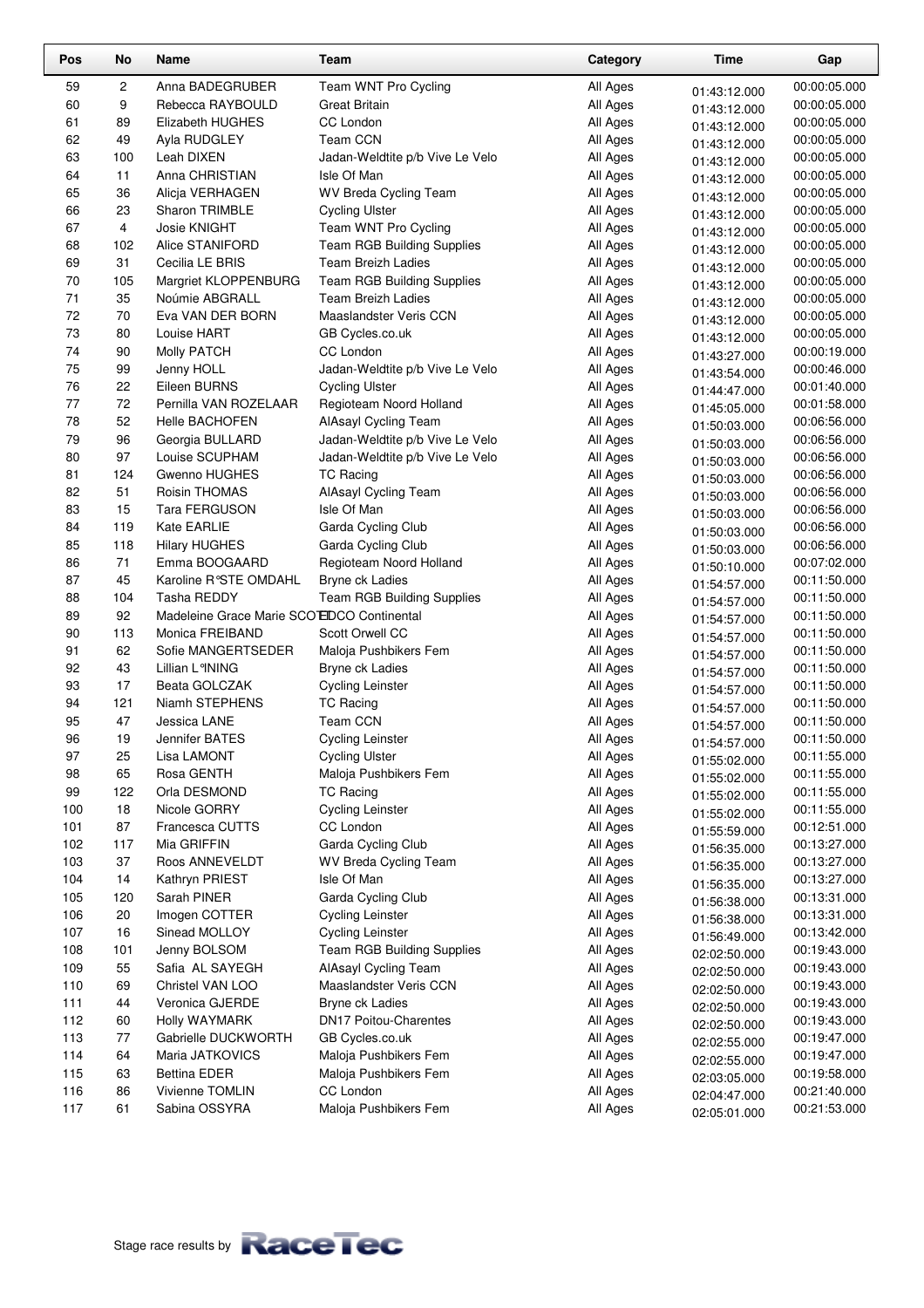**GC : U23**

Date: **2017/09/06** After: **Stage 1 - Kilkenny**

| Pos            | <b>No</b>      | <b>Name</b>                                | Team                              | Category | <b>Time</b>  | Gap        |
|----------------|----------------|--------------------------------------------|-----------------------------------|----------|--------------|------------|
| 1              | 8              | Alice BARNES                               | <b>Great Britain</b>              | All Ages | 01:43:09.000 |            |
| 2              | 33             | <b>Typhaine LAURANCE</b>                   | <b>Team Breizh Ladies</b>         | All Ages | 01:43:09.000 |            |
| 3              | 27             | Frida KNUTSSON                             | Team Crescent D.A.R.E             | All Ages | 01:43:09.000 |            |
| 4              | 32             | <b>Helene GERARD</b>                       | <b>Team Breizh Ladies</b>         | All Ages | 01:43:09.000 |            |
| 5              | 6              | Elinor BARKER                              | <b>Great Britain</b>              | All Ages | 01:43:09.000 |            |
| 6              | 29             | Alexandra NESSMAR                          | Team Crescent D.A.R.E             | All Ages | 01:43:09.000 |            |
| $\overline{7}$ | 67             | Femke GEERIS                               | Maaslandster Veris CCN            | All Ages | 01:43:12.000 | 00:00:03.0 |
| 8              | 50             | Kylie WATERREUS                            | <b>Team CCN</b>                   | All Ages | 01:43:12.000 | 00:00:03.0 |
| 9              | 30             | Emma AHLSTRAND                             | Team Crescent D.A.R.E             | All Ages | 01:43:12.000 | 00:00:03.0 |
| 10             | 41             | Andrea TERJESEN                            | Bryne ck Ladies                   | All Ages | 01:43:12.000 | 00:00:03.0 |
| 11             | 57             | Lucie LAHAYE                               | <b>DN17 Poitou-Charentes</b>      | All Ages | 01:43:12.000 | 00:00:03.0 |
| 12             | 10             | Mel LOWTHER                                | Great Britain                     | All Ages | 01:43:12.000 | 00:00:03.0 |
| 13             | 39             | <b>Juul HUBERT</b>                         | <b>WV Breda Cycling Team</b>      | All Ages | 01:43:12.000 | 00:00:03.0 |
| 14             | 94             | Joanne THOM                                | <b>EDCO Continental</b>           | All Ages | 01:43:12.000 | 00:00:03.0 |
| 15             | 88             | Gina HEISS                                 | CC London                         | All Ages | 01:43:12.000 | 00:00:03.0 |
| 16             | 46             | Amanda JAMIESON                            | <b>Team CCN</b>                   | All Ages | 01:43:12.000 | 00:00:03.0 |
| 17             | 48             | Sophie PULFORD                             | <b>Team CCN</b>                   | All Ages | 01:43:12.000 | 00:00:03.0 |
| 18             | 58             | Sophie ALMEIDA                             | <b>DN17 Poitou-Charentes</b>      | All Ages | 01:43:12.000 | 00:00:03.0 |
| 19             | 115            | Ione JOHNSON                               | Scott Orwell CC                   | All Ages | 01:43:12.000 | 00:00:03.0 |
| 20             | 34             | Lucie JOUNIER                              | Team Breizh Ladies                | All Ages | 01:43:12.000 | 00:00:03.0 |
| 21             | $\overline{c}$ | Anna BADEGRUBER                            | Team WNT Pro Cycling              | All Ages | 01:43:12.000 | 00:00:03.0 |
| 22             | 9              | Rebecca RAYBOULD                           | <b>Great Britain</b>              | All Ages | 01:43:12.000 | 00:00:03.0 |
| 23             | 49             | Ayla RUDGLEY                               | <b>Team CCN</b>                   | All Ages | 01:43:12.000 | 00:00:03.0 |
| 24             | 11             | Anna CHRISTIAN                             | Isle Of Man                       | All Ages | 01:43:12.000 | 00:00:03.0 |
| 25             | 4              | Josie KNIGHT                               | Team WNT Pro Cycling              | All Ages | 01:43:12.000 | 00:00:03.0 |
| 26             | 31             | Cecilia LE BRIS                            | <b>Team Breizh Ladies</b>         | All Ages | 01:43:12.000 | 00:00:03.0 |
| 27             | 90             | <b>Molly PATCH</b>                         | CC London                         | All Ages | 01:43:27.000 | 00:00:17.0 |
| 28             | 72             | Pernilla VAN ROZELAAR                      | Regioteam Noord Holland           | All Ages | 01:45:05.000 | 00:01:55.0 |
| 29             | 97             | Louise SCUPHAM                             | Jadan-Weldtite p/b Vive Le Velo   | All Ages | 01:50:03.000 | 00:06:54.0 |
| 30             | 45             | Karoline R°STE OMDAHL                      | Bryne ck Ladies                   | All Ages | 01:54:57.000 | 00:11:47.0 |
| 31             | 104            | Tasha REDDY                                | <b>Team RGB Building Supplies</b> | All Ages | 01:54:57.000 | 00:11:47.0 |
| 32             | 92             | Madeleine Grace Marie SCO EDCO Continental |                                   | All Ages | 01:54:57.000 | 00:11:47.0 |
| 33             | 62             | Sofie MANGERTSEDER                         | Maloja Pushbikers Fem             | All Ages | 01:54:57.000 | 00:11:47.0 |
| 34             | 87             | Francesca CUTTS                            | CC London                         | All Ages | 01:55:59.000 | 00:12:49.0 |
| 35             | 117            | Mia GRIFFIN                                | Garda Cycling Club                | All Ages | 01:56:35.000 | 00:13:25.0 |
| 36             | 77             | Gabrielle DUCKWORTH                        | GB Cycles.co.uk                   | All Ages | 02:02:55.000 | 00:19:45.0 |
| 37             | 61             | Sabina OSSYRA                              | Maloja Pushbikers Fem             | All Ages | 02:05:01.000 | 00:21:51.0 |

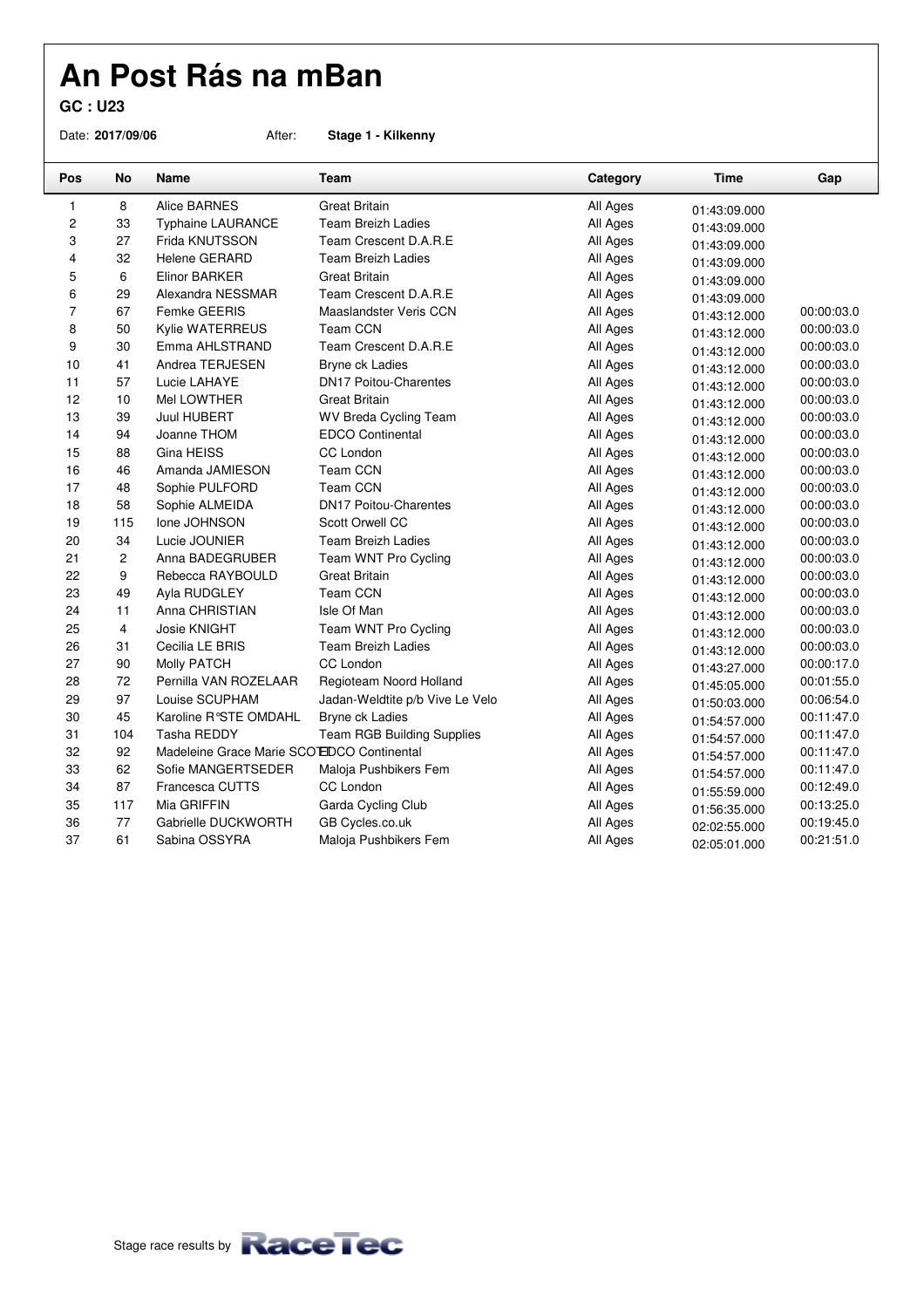**General Classification : Sprint** 

Date: **2017/09/06** After: **Stage 1 - Kilkenny**

| <b>Pos</b> | No | <b>Name</b>              | Team                         | Category | <b>Points</b> |
|------------|----|--------------------------|------------------------------|----------|---------------|
|            | 40 | Belle DE GAST            | <b>WV Breda Cycling Team</b> | All Ages | 10            |
| 2          | 8  | Alice BARNES             | <b>Great Britain</b>         | All Ages | 9             |
| 3          | 33 | <b>Typhaine LAURANCE</b> | Team Breizh Ladies           | All Ages | 8             |
| 4          | 27 | Frida KNUTSSON           | Team Crescent D.A.R.E        | All Ages |               |
| 5          | 84 | Wilma OLAUSSON           | Backstedt/Hotchillee         | All Ages | 6             |
| 6          | 32 | Helene GERARD            | Team Breizh Ladies           | All Ages | 5             |
|            | 28 | Carla LUNDMARK           | Team Crescent D.A.R.E        | All Ages | 4             |
| 8          |    | Lydia BOYLAN             | Team WNT Pro Cycling         | All Ages | 3             |
| 9          | 66 | Desiree EHRLER           | Maaslandster Veris CCN       | All Ages | 2             |
| 10         | 6  | Elinor BARKER            | Great Britain                | All Ages |               |
|            |    |                          |                              |          |               |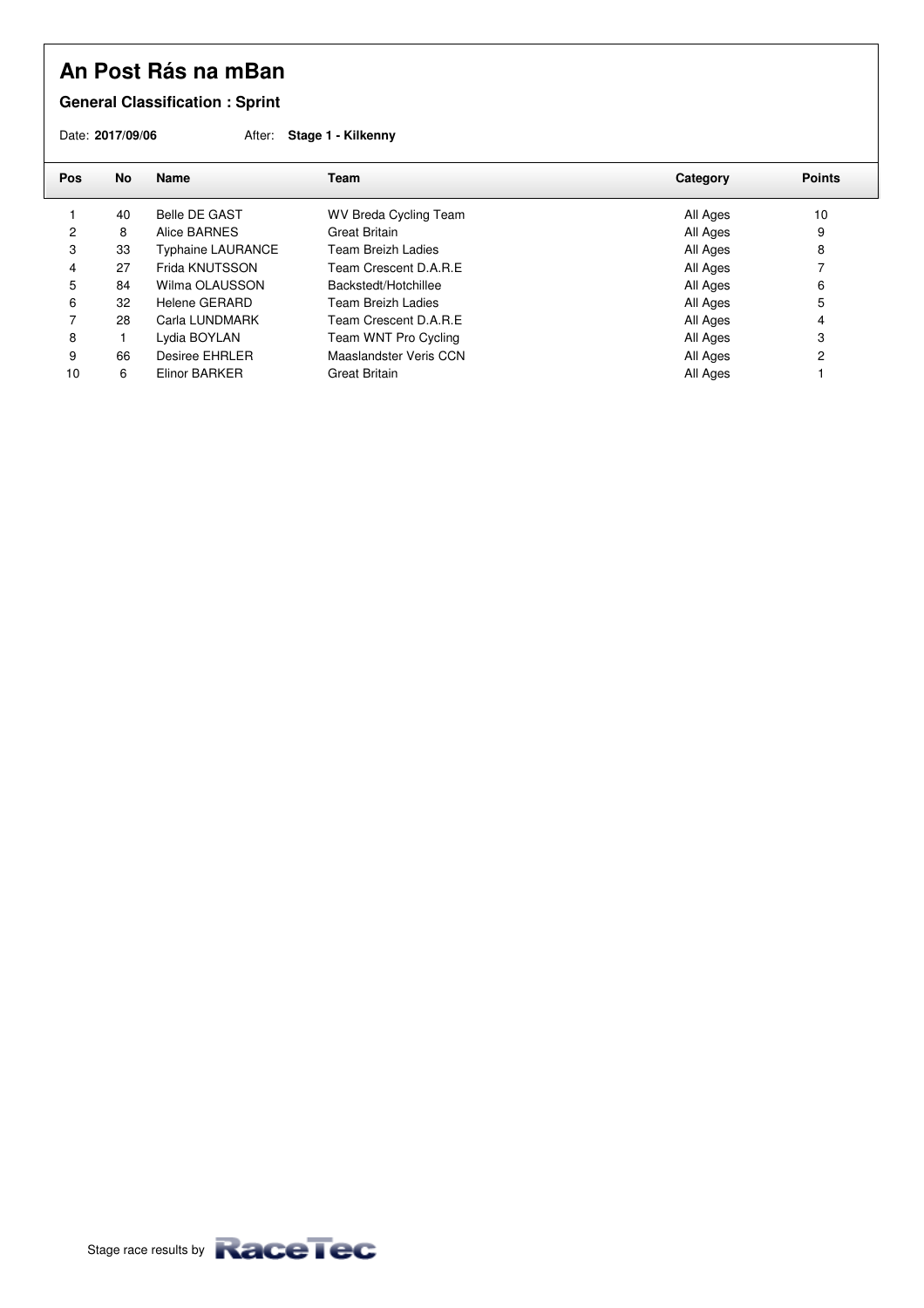### **General Classification : KOM**

|     | Date: 2017/09/06 |               | After: Stage 1 - Kilkenny    |          |               |
|-----|------------------|---------------|------------------------------|----------|---------------|
| Pos | No               | Name          | Team                         | Category | <b>Points</b> |
|     | 12               | Laura MASSEY  | Isle Of Man                  | All Ages | 9             |
| 2   | 108              | Alice SHARPE  | NCC Group-Kuota-Torelli      | All Ages |               |
| 3   | 40               | Belle DE GAST | <b>WV Breda Cycling Team</b> | All Ages | 5             |
| 4   | 10               | Mel LOWTHER   | <b>Great Britain</b>         | All Ages | 3             |